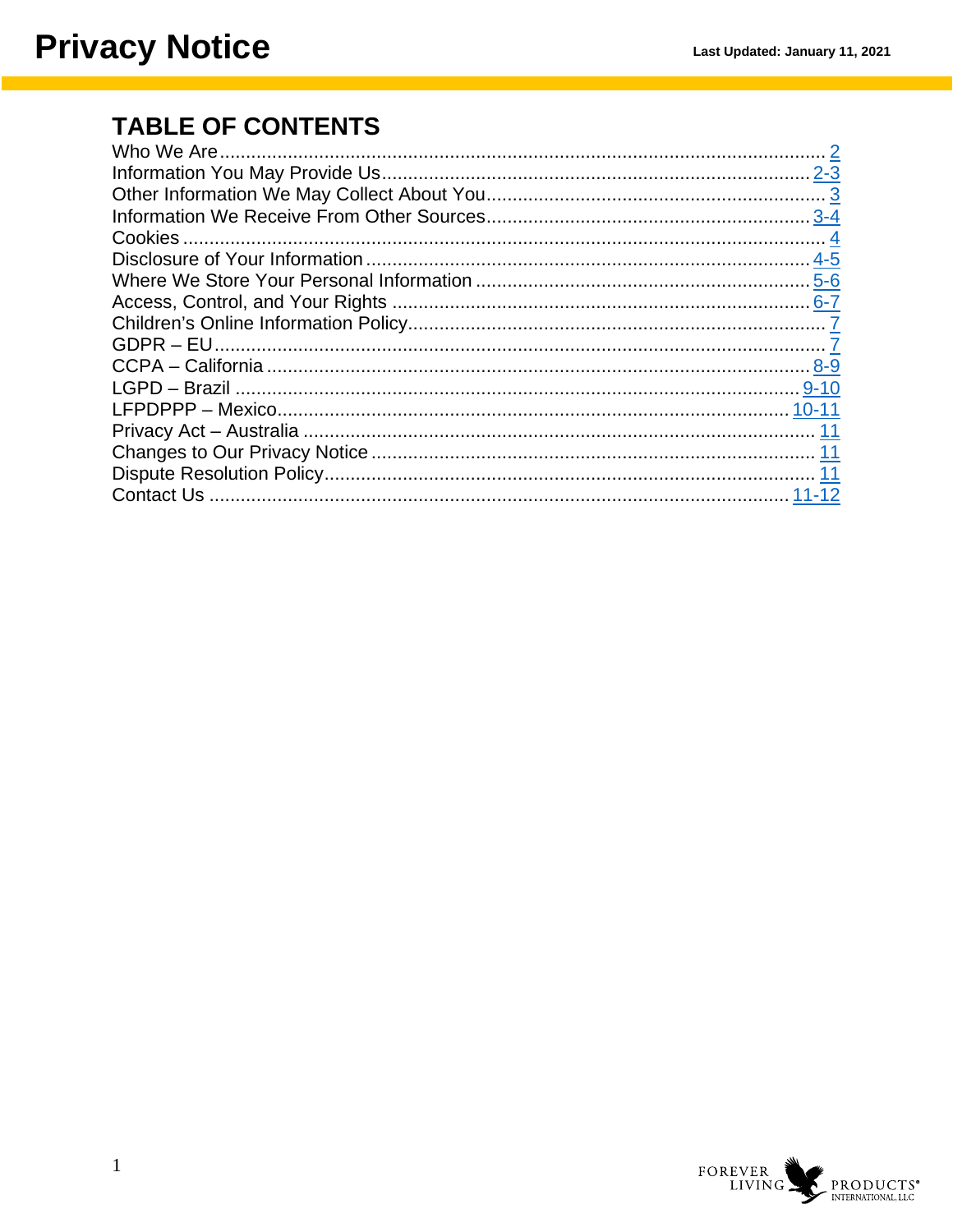*LEGAL NOTICE: By visiting any of the Forever Living Products (hereinafter "FLP") family of websites that contain this Privacy Notice, you are accepting and consenting in full to the practices described in this Privacy Notice.*

#### <span id="page-1-0"></span>**Who We Are**

FLP, founded in 1978 with its headquarters in Scottsdale, Arizona, is the largest grower, manufacturer, and distributor of Aloe Vera in the world. FLP, operating in more than 150 countries, is vertically integrated, controlling everything from the fields, to the factory, to research and development, to packaging, shipping, and distribution. FLP's exclusive line of products has helped people around the world look better and feel better. For additional information about FLP, please visit: [https://foreverliving.com/.](https://foreverliving.com/)

Please read the following Privacy Notice carefully to understand our views and practices regarding your personal information and how we will treat your personal information.

### <span id="page-1-1"></span>**Information You May Provide Us**

We may collect and process the following information about you that you provide to us so that we can deliver the best possible experience when you use our services. Personal information that you provide us may include the following:

- Full Name
- Address(es)
- Phone Numbers
- Email Address(es)
- Date of Birth
- Payment Information (i.e., Credit Card Information)
- Bank Account Information
- Order Information
- Social Security Number/Tax ID
- Personal Description
- Signature(s)
- Spouses Name
- Spouses Information
- Customer Care Phone Call Recording
- Photograph
- Other Data Collected That Could Directly or Indirectly Identify You

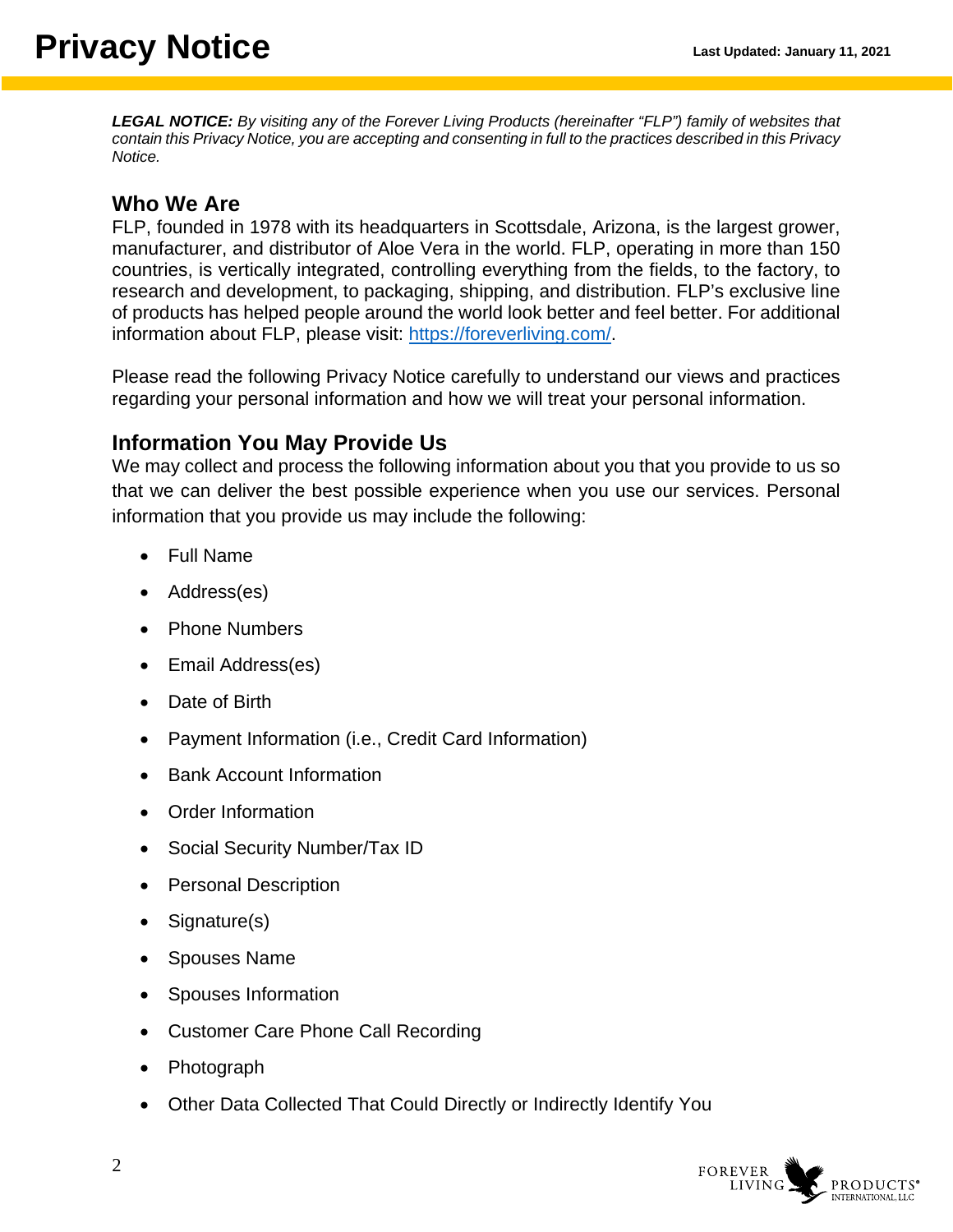Other personal information and documents containing personal information may be collected from time to time for business purposes, for example, to process bonuses. This category of information is information you provide us by performing certain tasks:

- Applying to join FLP as a Forever Business Owner ("FBO") or Forever Preferred Customer ("FPC") from an FLP website;
- Purchasing products or submitting an order from an FLP website;
- Entering a competition, promotion, or survey;
- Participating in any interactive aspects of an FLP website by engaging in forums or submitting comments or reviews about services and/or products;
- Submitting an information request from an FLP website;
- Reporting a problem with an FLP website; or
- Consenting to receive marketing material.

FLP takes considerable pride in adhering to applicable federal, state, and local laws and will not share your personal information with any outside companies or vendors except for the facilitation of a business-related process or financial transactions on your behalf.

For personal information provided to a third party, this Privacy Notice applies to your personal information only once we receive the personal information.

### <span id="page-2-0"></span>**Other Information We May Collect About You**

During each of your visits to our FLP websites, we may collect the following information:

- Technical information, including the Internet protocol (IP) address used to connect your computer to the Internet, your login information, browser type and version, time zone setting, browser plug-in types and versions, operating system and platform;
- Information about your visit, including the full Uniform Resource Locators (URL), clickstream to, through and from our site (including date and time), products you viewed or searched for page response times, download errors, length of visits to certain pages, page interaction information (such as scrolling, clicks, and mouseovers), methods used to browse away from the page, any phone number used to call our customer service number, and any e-mail address used to contact us.

### <span id="page-2-1"></span>**Information We Receive From Other Sources**

We may work closely with third parties (including, for example, business partners, subcontractors in technical, payment, and delivery services, advertising networks, analytics providers, search information providers) and may receive information about you

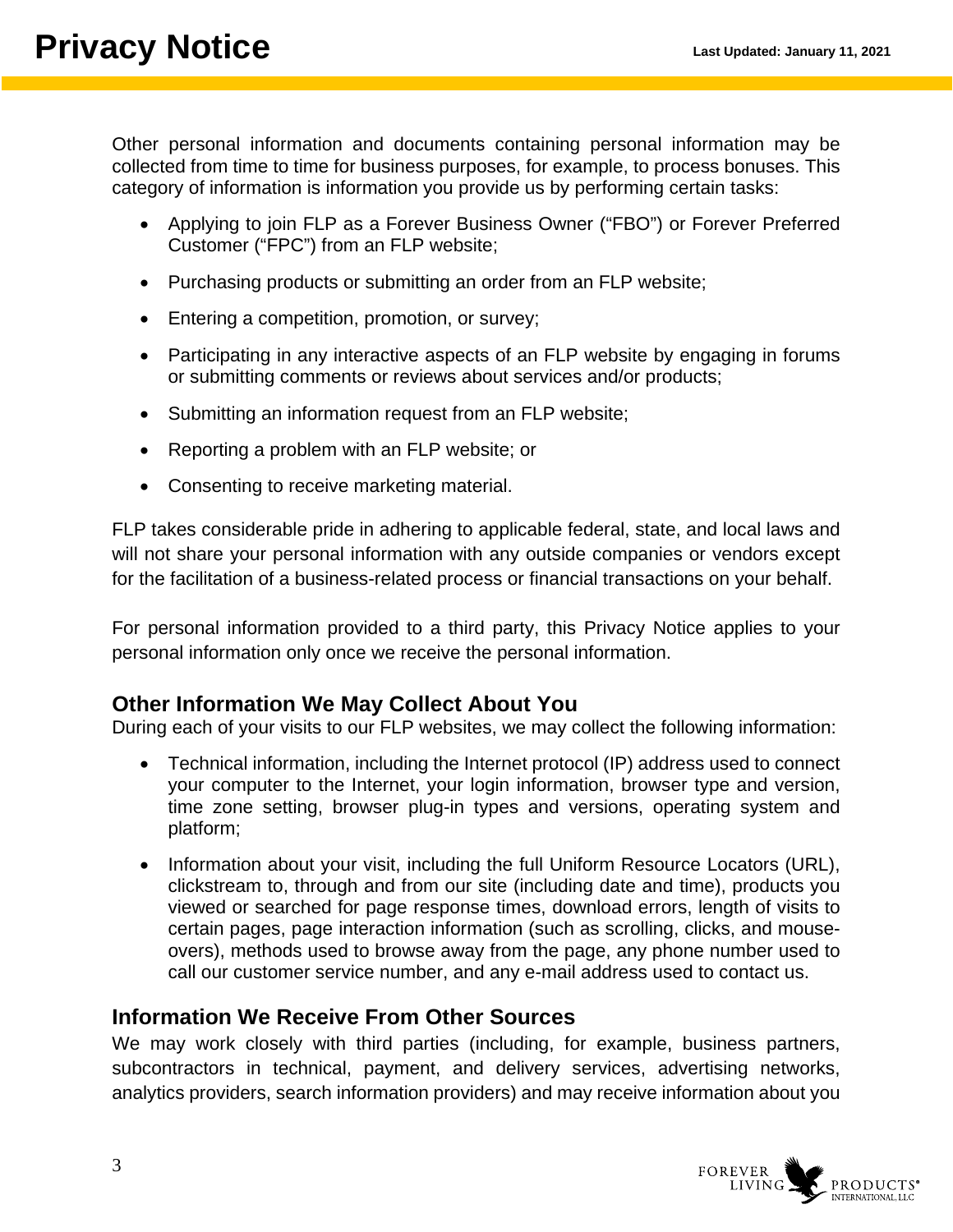from these providers. We will notify you when we receive information about you from these providers and the purposes for which we intend to use that information.

### <span id="page-3-0"></span>**Cookies**

Cookies are small pieces of data sent from a website and stored on the user's computer by the user's web browser while the user is browsing to remember information (such as items added in the shopping cart in an online store) or to record the user's browsing activity.

The "Help" feature on most browsers will tell you how to prevent your browser from accepting new cookies, how to have the browser notify you when you receive a new cookie, or how to disable cookies altogether. Additionally, you can disable or delete similar data used by browser add-ons, such as Flash cookies, by changing the add-on's settings or visiting the website of its manufacturer.

Because cookies allow you to take advantage of some of FLP's essential features, we recommend that you leave them turned on.

### <span id="page-3-1"></span>**Disclosure of Your Information**

Information about our users, FBOs, or customers is an important part of our business, and we are not in the business of selling such information to others. We share personal information only as described below and with subsidiaries. You agree that we have the right to disclose your personal information as needed to conduct our business activities according to the following, and in the following, circumstances:

- **Internal Disclosure:** We necessarily require storage and disclosure of your information within our various business units on an as-needed basis in order to effectively conduct our legitimate business activities.
- **Business Purposes:** Limited personal information may be shared with other individuals who are also a part of, or seeking to become a part of, an FLP business opportunity (for example, your full name and current FBO status may appear in recognition reports or be made available to an FBO if you are in their downline or upline). If you terminate your FBO distributorship, this information will be removed and no longer shared.
- **Third-Party Service Providers:** We employ other companies and individuals to perform functions on our behalf. Examples may include sending postal mail and email, removing repetitive information from customer lists, analyzing data, providing marketing assistance, providing search results and links, processing credit card payments, and providing customer service. These providers have access to

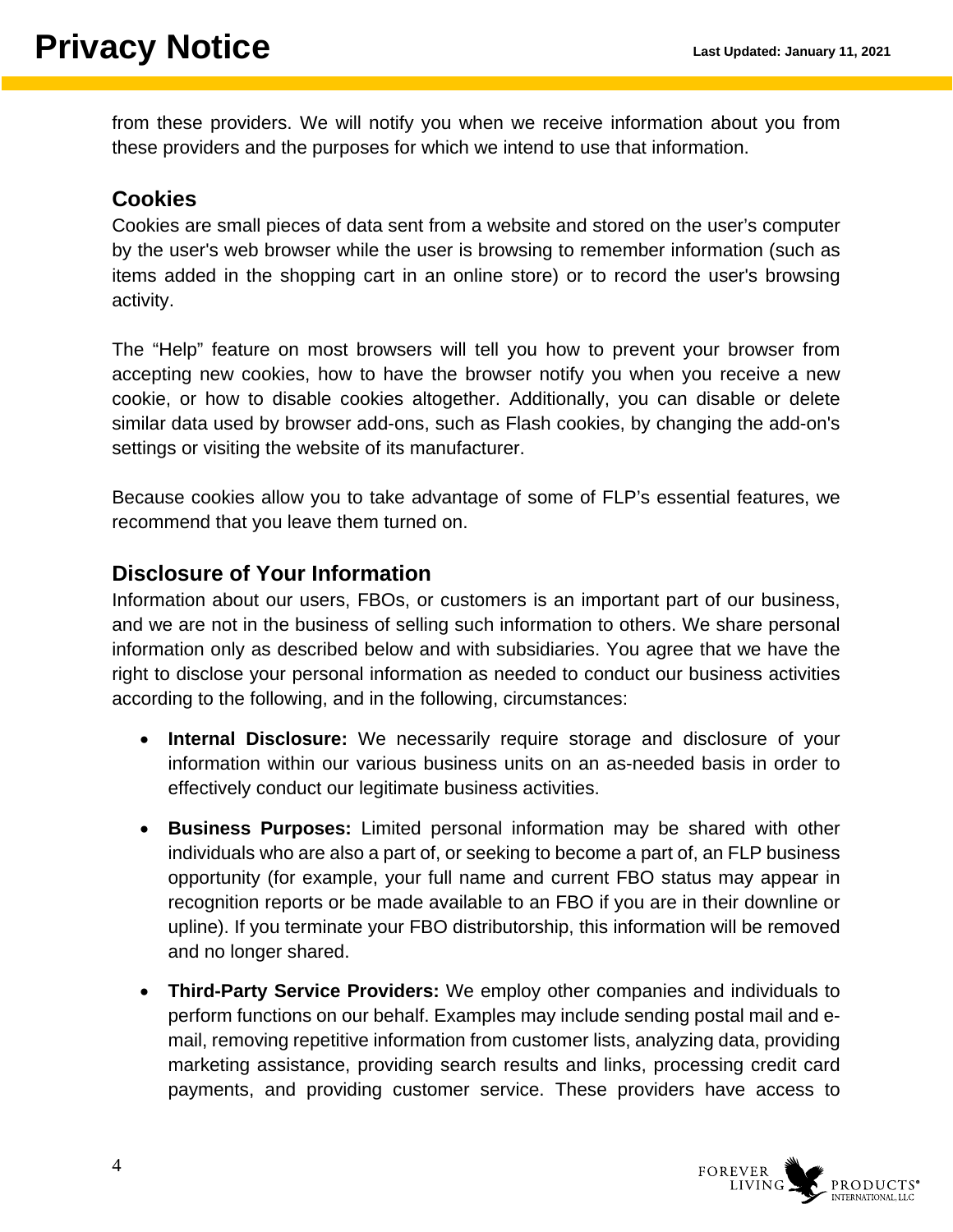personal information needed to perform their functions in accordance with contractual obligations but may not use it for other purposes.

- **Promotional Offers:** FLP never sells, trades, or leases your personal information to an unrelated third party without your express consent. From time to time, FLP may send offers and promotional material to you to (1) provide you with information about other goods and services that FLP offers that are similar to those that you have purchased and inquired about, or (2) to notify you about changes to our goods and services. Individuals are free to opt-out of these promotional offers at any time on the website, e-mail transmittal, or by contacting our Home Office by telephone at 1-888-440-ALOE (2563) or local office by telephone at **xxx-xxx-xxx**.
- **Protection of FLP and Others:** We release account and other personal information when we believe release is appropriate to comply with the law; enforce or apply our conditions of use and other agreements; or protect the rights, property, or safety of FLP, our customers, or others. This may include exchanging information with other companies and organizations for fraud protection and credit risk reduction. Obviously, however, this does not include selling, renting, sharing, or otherwise disclosing personally identifiable information from customers for commercial purposes in violation of the commitments set forth in this Privacy Notice.
- **With Your Consent:** Other than as set out above, you will receive notice when information about you might be sent to other third parties, and you will have an opportunity to choose not to share the information.

### <span id="page-4-0"></span>**Where We Store Your Personal Information**

If your information resides with a FLP foreign entity, the information that we collect from you may be stored and processed by staff operating inside the European Economic Area ("EEA"). In addition, the information that we collect from you may be transferred to, and stored at, a destination in the United States, outside the EEA. It will also be processed by staff operating outside the EEA who are employed by one or more of our FLP entities. This includes staff engaged in, among other things, the fulfilment of your orders, the processing of your payment details, and the provision of support services.

However, there may be other instances where your information is necessarily provided to other FLP foreign entities, including some entities that might exist inside the EEA. For example, when an FBO internationally sponsors into a foreign country, certain information will be shared with FLP's foreign entities to enable compensation in accordance with FLP's Marketing Plan. Any FBO information will only be shared with other FLP foreign entities in compliance with all applicable laws and regulations, including, but not limited

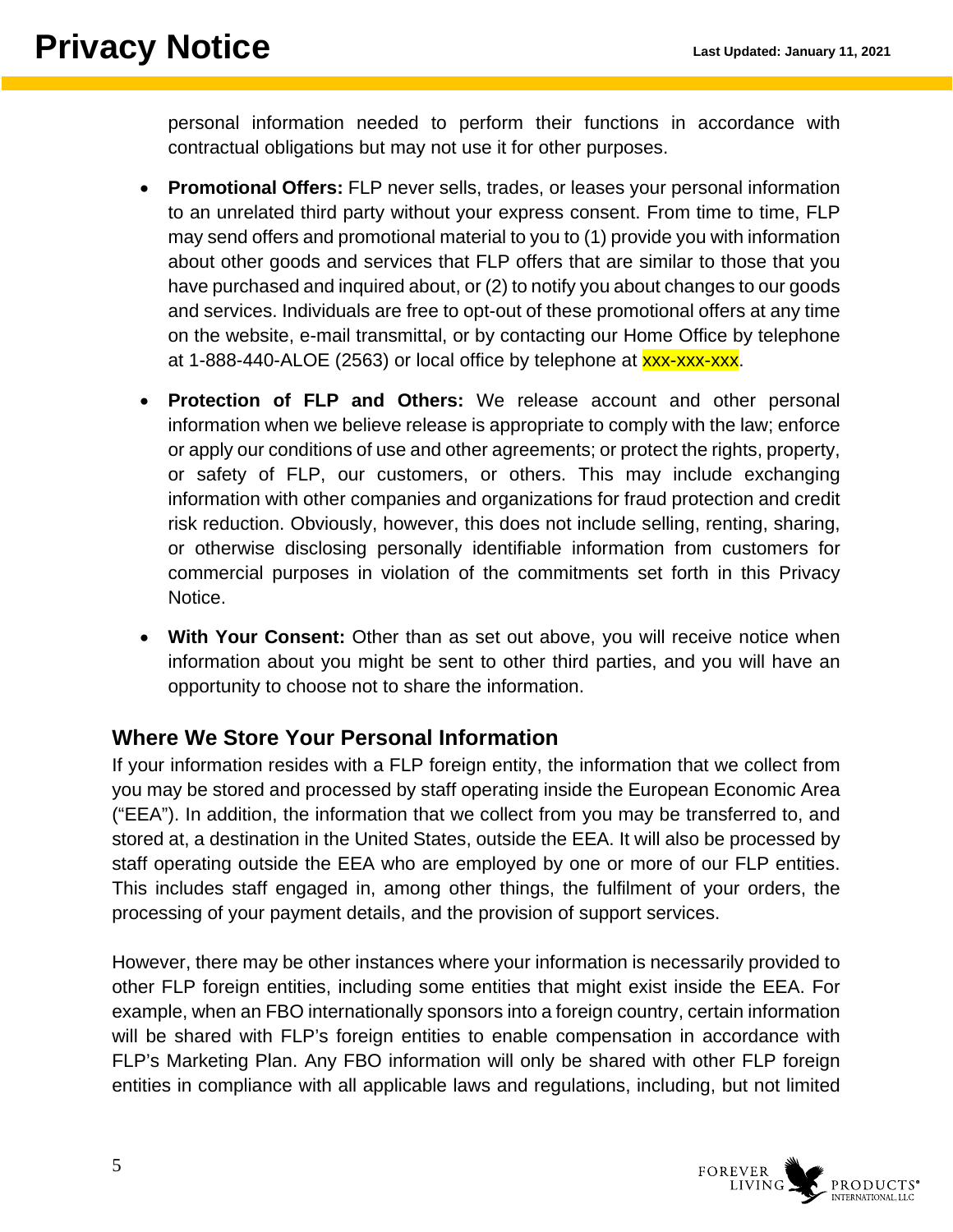to, laws and regulations regarding data protection and privacy (such as the General Data Protection Regulation (EU) No 2016/679).

By submitting your personal information, you agree to its transfer, storing, or processing by any FLP entity for any legitimate business purpose.

We will take all steps reasonably necessary to ensure that (1) your information is treated securely and in accordance with this Privacy Notice, and (2) that records containing your information are retained or destroyed in accordance with our internal Global Record Retention Policy. We retain personal information only for as long as necessary to provide the Services you have requested and thereafter for a variety of legitimate legal or business purposes. These might include retention periods (1) mandated by law, contract, or similar obligations applicable to our business operations; (2) for preserving, resolving, defending, or enforcing our legal/contractual rights; or (3) needed to maintain adequate and accurate business and financial records.

All information you provide to us is stored on secure servers. We maintain a wide variety of programs and security and controls to protect your information. Any payment transactions will be encrypted using Secure Sockets Layer (SSL) technology. We follow the Payment Card Industry Data Security Standard (PCI DSS) when handling credit card data. Where we have given you (or where you have chosen) a password which enables you to access certain parts of our site, you are responsible for keeping this password confidential. We ask you not to share a password with anyone and to use a unique, strong password. Be sure to sign off when finished using a shared computer.

Unfortunately, the transmission of information via the internet is not completely secure. Although we will do our best to protect your personal information, we cannot guarantee the security of your information transmitted to our site; any transmission is at your own risk. Once we have received your information, we will use strict procedures and security features to try to prevent unauthorized access.

### <span id="page-5-0"></span>**Access, Control, and Your Rights**

If you created an account during the registration process, you can view, update, and delete certain information about yourself and your interactions with FLP. If you have an order confirmation number, you may be able to change and update your order. If you cannot access or update your information yourself, you can always contact FLP for assistance.

If you wish to exercise any of your rights as a data subject or discuss your rights, please let us know using any of the contact information in the "Contact Us" section of this Privacy

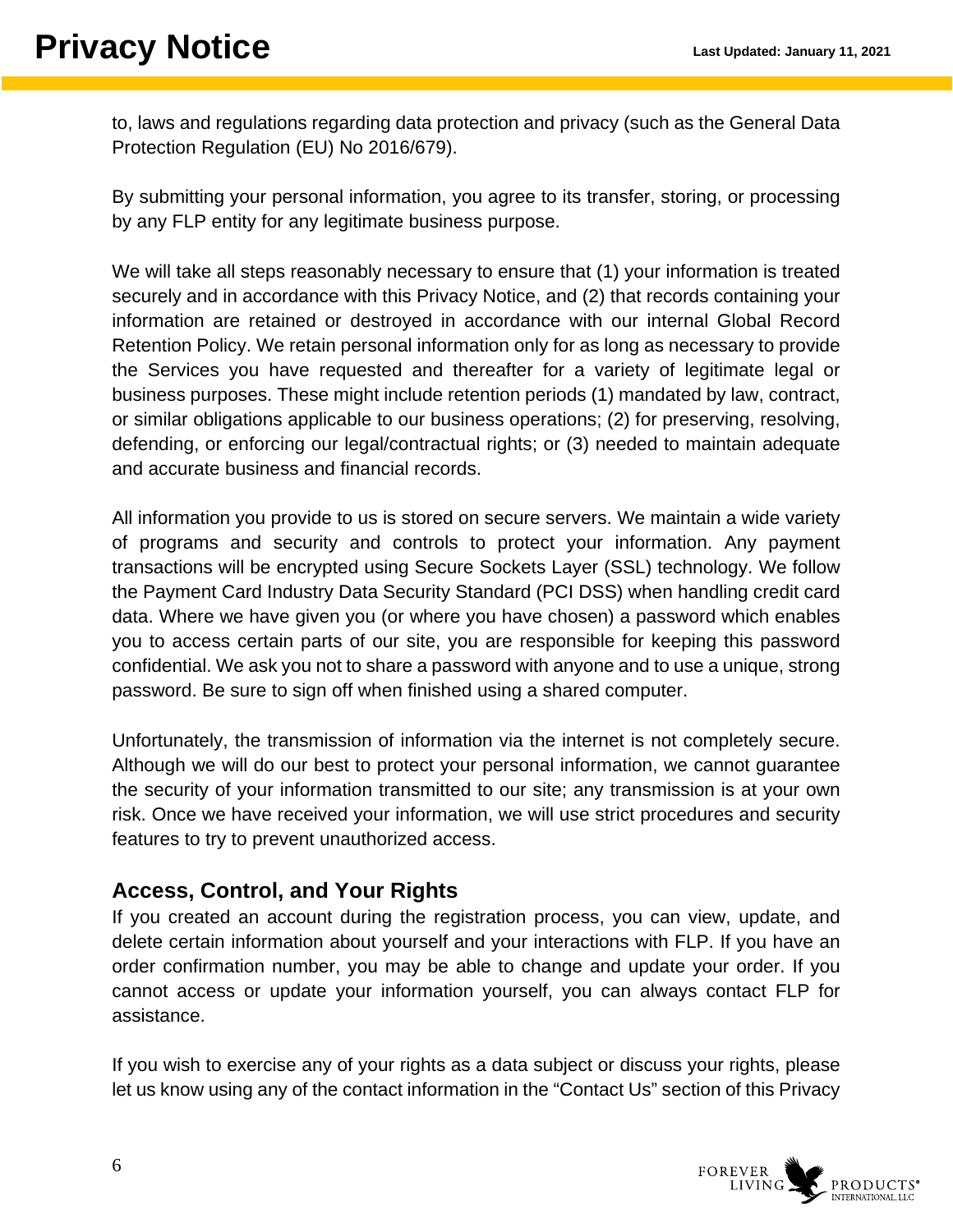Notice. We may ask you to provide valid form of identification (such as completion of a Privacy Verification Form) for verification purposes. Your rights are as follows:

- The right to access the information we hold about you.
- The right to rectification, portability, erasure, restriction, objection.
- The right to withdraw consent at any time.
- The right to lodge a complaint with a supervisory authority.
- The right to know the consequences of your failure to provide necessary information.
- The right to not be subject to a decision based solely on automated processing.

If you make a request to delete your personal information and that information is necessary for the products or services you have purchased, the request will be honored only to the extent it is no longer necessary for any services purchased or required for our legitimate business purposes or legal or contractual record keeping requirements.

### <span id="page-6-0"></span>**Children's Online Information Policy**

FLP does not intend for our web sites to be used by anyone under the age of 18. We do not knowingly market to, or collect information from, anyone who may be under the age of 18; and none of our data accumulating web pages (including, but not limited to, registration, ordering, marketing opt-ins, and contact requests) are intended, or should be used by, anyone under the age of 18.

### <span id="page-6-1"></span>**General Data Protection Regulation No. 2016/679 (GDPR – EU)**

In addition to the above privacy commitments, which relate to GDPR, note that FLP is committed to providing great customer service, protecting your personal information, and respecting your privacy. If you are a resident of the European Economic Area (EEA) and believe we maintain your personal information subject to GDPR, you may contact us with a specific complaint or data subject request. Also, if you have a question, are dissatisfied in relation to FLP's handling of your personal information, or how FLP has dealt with a complaint or request, you have the right to lodge a grievance to a supervisory authority.

Please follow this link to locate the most appropriate supervisory authority in your local EEA country: [https://edpb.europa.eu/about-edpb/board/members\\_en.](https://edpb.europa.eu/about-edpb/board/members_en)

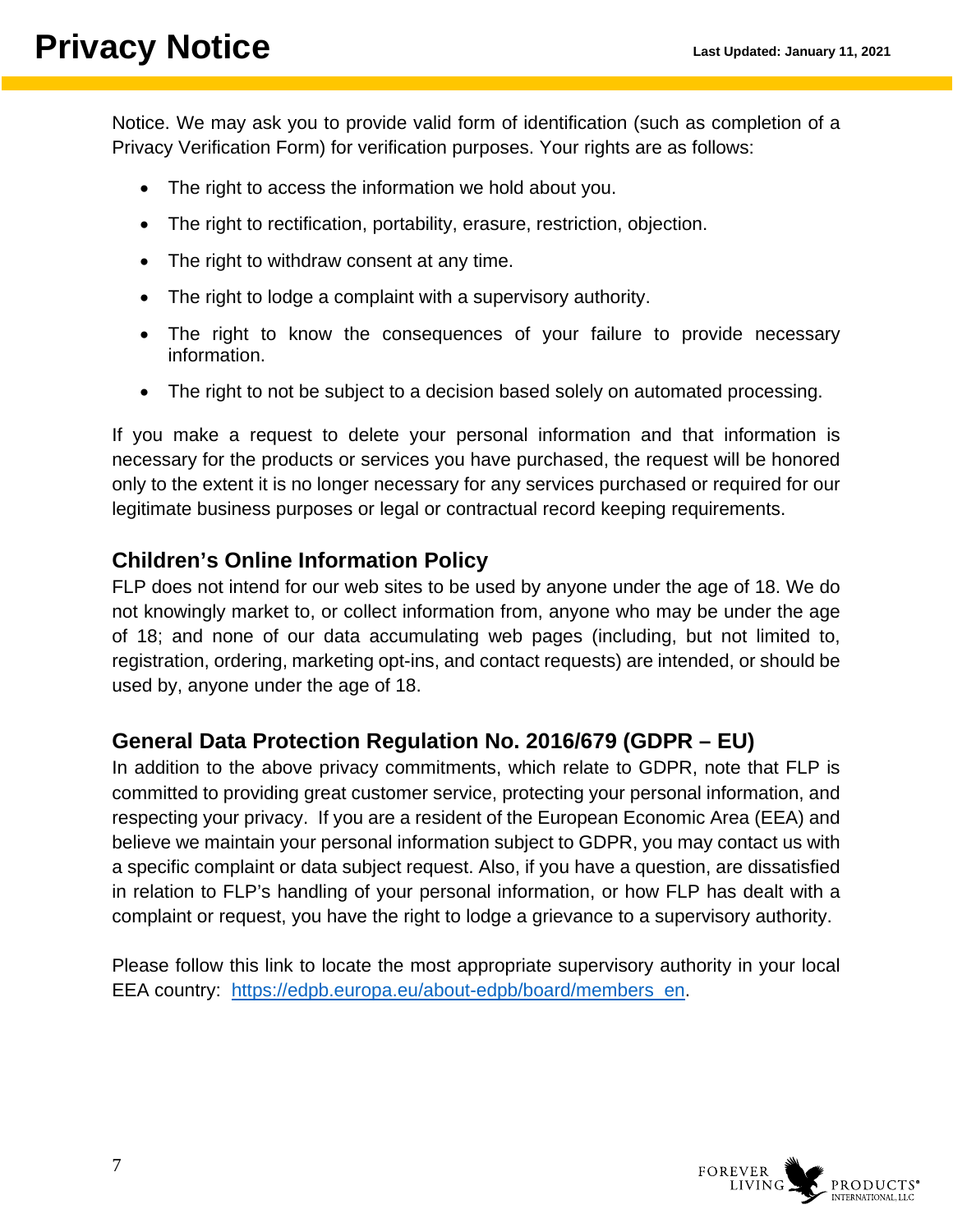### **California Consumer Privacy Act of 2018 (CCPA – California)**

In addition to the above privacy commitments, the CCPA provides the following specifics. Right to Request Access to or Deletion of Personal Information: You may have the right under the CCPA to request information about the collection of your personal information by FLP, or access to or deletion of your personal information. If you wish to make a data subject access request (DSAR) under the CCPA, please contact us. Depending on your data choices, certain services may become limited or unavailable.

You may have the right to request that we disclose certain information to you about our collection and use of your personal information over the past twelve (12) months. Once we receive and confirm your verifiable consumer request, we will disclose to you:

- The categories of personal information we collected about you.
- Our business or commercial purpose for collecting that personal information.
- The categories of third parties with whom we share that personal information.
- The specific pieces of personal information we collected about you (also called a data portability request).

We may deny a deletion request if retaining the information is necessary for us or our service providers to, for example:

- Complete the transaction for which we collected the personal information, provide a good or service that you requested, take actions reasonably anticipated within the context of our ongoing business relationship with you, or otherwise perform our contract with you.
- Detect security incidents, protect against malicious, deceptive, fraudulent, or illegal activity, or prosecute those responsible for such activities.
- Exercise free speech rights, ensure the right of another consumer to exercise their free speech rights, or exercise another right provided for by law.
- Enable solely internal uses that are reasonably aligned with consumer expectations based on your relationship with us.
- Comply with a legal obligation.
- Make other internal and lawful uses of that information that are compatible with the context in which you provided it.

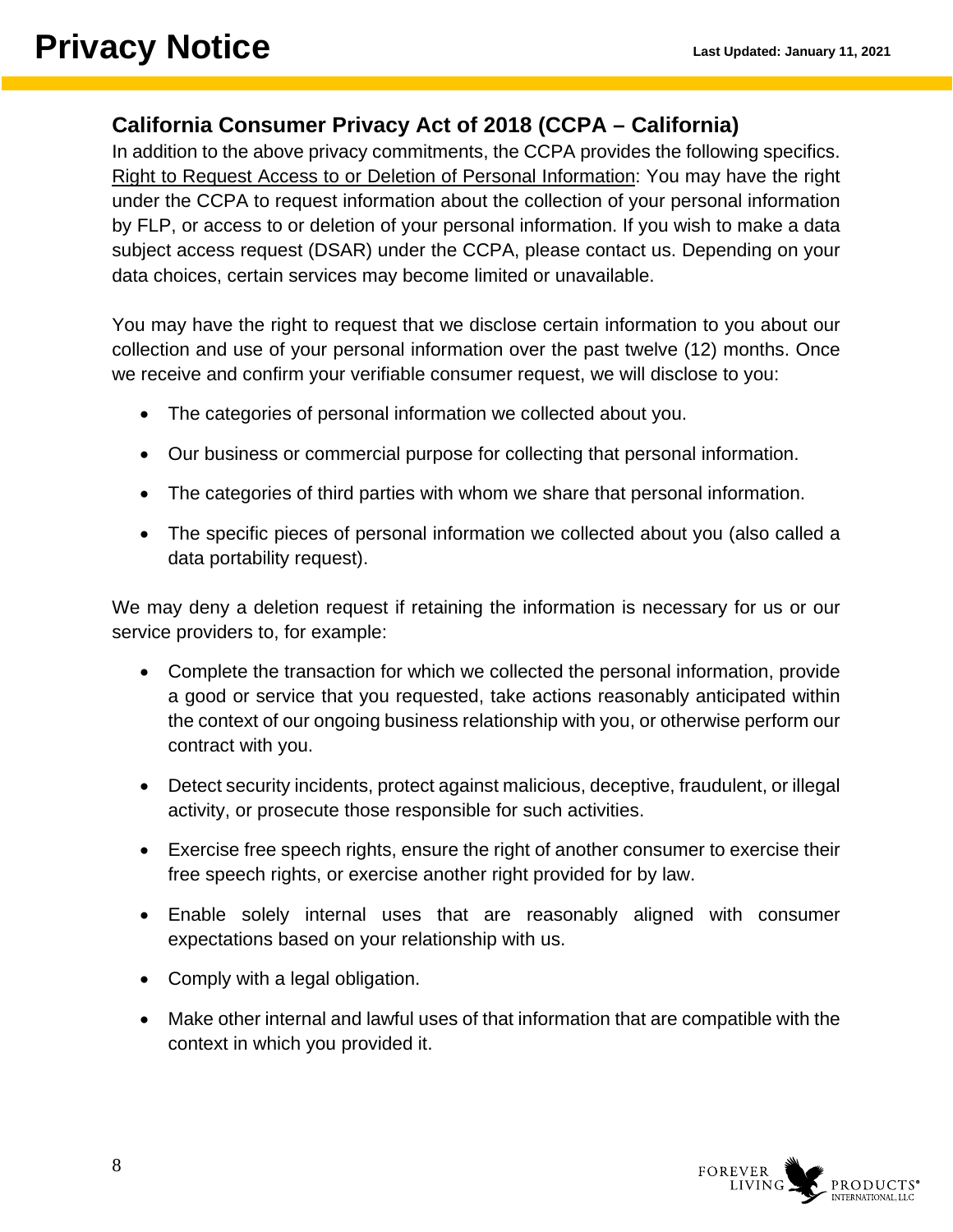No Sale of Personal Information: In the twelve (12) months prior to the effective date of this Privacy Notice, FLP has not sold any personal information of consumers, as those terms are defined under the CCPA.

No Discrimination: FLP will not discriminate against any consumer for exercising their rights under the CCPA.

You may only make a verifiable consumer request for access or data portability twice within a one-year period. The verifiable consumer request must:

- Provide sufficient information that allows us to reasonably verify you are the person about whom we collected personal information or an authorized representative.
- Describe your request with sufficient detail that allows us to properly understand, evaluate, and respond to it.

We cannot respond to your request or provide you with personal information if we cannot verify your identity or authority to make the request and confirm the personal information relates to you.

### <span id="page-8-0"></span>**Lei Geral de Proteção de Dados No. 13.709/2018 or General Data Protection Law (LGPD – Brazil)**

In addition to the above privacy commitments, FLP is dedicated to fulfilling its responsibilities in relation to collection, retention, use, and other processing of personal information that is within the scope of LGPD. Such personal data will be processed only for lawful and appropriate purposes. FLP has implemented measures designed to ensure security of personal information and to prevent unauthorized or accidental access, deletion, or other misuse of personal information. FLP will facilitate the exercise of data subject rights in an effective and transparent manner.

LGPD grants certain rights to data subjects residing in Brazil regarding processing of personal information. FLP is committed to honoring these rights and has established effective and transparent policies and procedures to do so. A data subject's rights, with respect to his or her own personal information, include:

- Right to Notice. FLP provides this Privacy Notice, detailing how personal information is processed, including the entities with which FLP may share a data subjects' personal information.
- Right to Revoke Consent. Data subjects may withdraw their grants of consent at any time and FLP will stop processing and delete their data, subject to FLP's right to retain the data as allowed for lawful purposes and in accordance with its internal

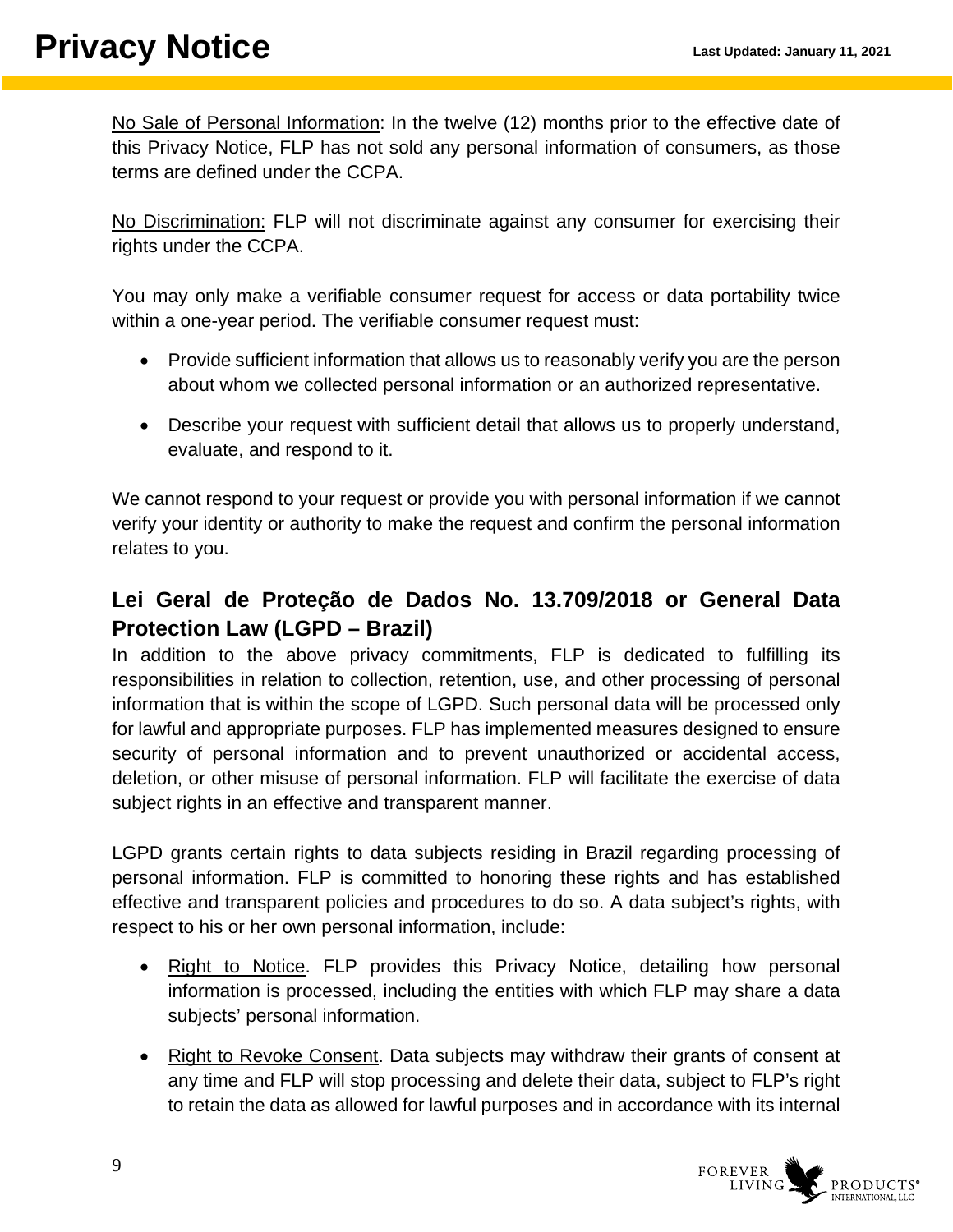Record Retention Policy, including to comply with its legal obligations and to use it exclusively on an anonymized basis.

- Right of Access. Data subjects may obtain from FLP confirmation as to whether personal data is being processed and, if it is, access to the personal data.
- Right to Correction/Rectification. Data subjects may correct inaccurate or incomplete personal information.
- Right to Deletion. Data subjects may have personal data deleted in certain circumstances.
- Right to Restriction of Processing. Data subjects may have additional processing of personal data temporarily prohibited while the accuracy or processing of the personal data is contested.
- Right to Data Portability. Data subjects may be able to receive personal data for the purpose of providing that personal data to another controller.
- Right to Object. Data subjects may object, at any time and on grounds relating to their particular situation, that processing of personal data is unnecessary or excessive.
- Right to Avoid Automated Individual Decision-Making. Data subjects may not be subjected to a decision based solely on automated processing, including profiling, that has legal or similar affect.

If you wish to exercise any of your rights as a data subject or discuss your rights, please let us know using any of the contact information in the "Contact Us" section of this Privacy Notice. We may ask you to provide valid form of identification for verification purposes.

FLP is committed to providing great customer service, protecting your personal information, and respecting your privacy. If you are a resident of Brazil and believe we maintain your personal information subject to the LGPD, and you have a question, are dissatisfied in relation to FLP's handling of your personal information, or how FLP has dealt with a complaint or request, you have the right to lodge a complaint with the national authority, also known as the National Data Protection Authority or ANPD.

### <span id="page-9-0"></span>**The Ley Federal de Protección de Datos Personales en Posesión de los Particulares (LFPDPPP – Mexico)**

In addition to the above privacy commitments, individuals residing in Mexico may have the right under the LFPDPPP to request access to personal information, rectification of personal information, cancellation of personal information, or opposition to processing of

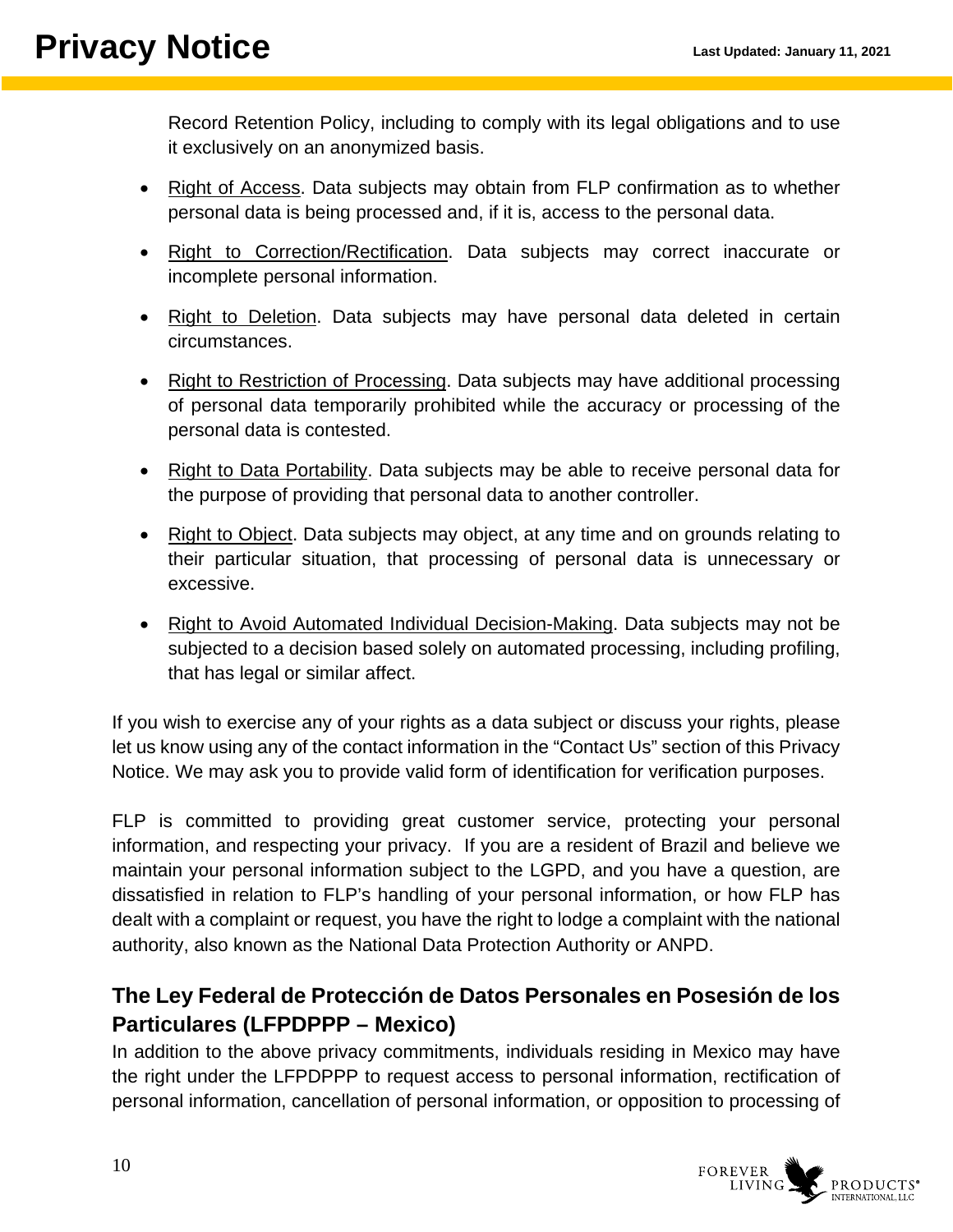personal information ("ARCO Rights"). If you wish to exercise any ARCO Rights, please let us know using any of the contact information in the "Contact Us" section of this Privacy Notice. We may ask you to provide valid form of identification for verification purposes.

### <span id="page-10-0"></span>**Privacy Act No. 119 1988 (Privacy Act – Australia)**

For Australian consumers, if FLP fails to respond to a data subject request or complaint within a reasonable period of receiving it in writing, or if you are dissatisfied with the response that you receive from us, you may lodge a complaint with the Office of the Australian Information Commissioner ("OAIC"). Details of how to contact the OAIC are located at [www.oaic.gov.au.](http://www.oaic.gov.au/)

### <span id="page-10-1"></span>**Changes to Our Privacy Notice**

We reserve the right to modify this Privacy Notice at any time. If we decide to change our Privacy Notice, we will post those changes to this Privacy Notice and any other places we deem appropriate, so that you are aware of what information we collect, how we use it, and under what circumstances, if any, we disclose it. If we make material changes to this Privacy Notice, we will notify you here, by e-mail, or by means of a notice on our home page. If you disagree with any Privacy Notice changes, you may terminate your account or cease using our services.

### <span id="page-10-2"></span>**Dispute Resolution Policy**

If you choose to provide personal information to FLP, or use our website or participate in our business, your use and any dispute over privacy that cannot be amicably resolved is subject to this Privacy Notice and the procedure outlined in our [Dispute Resolution Policy,](https://cdn.foreverliving.com/content/MarketingConfigurableContent/USA/Dispute%20Resolution%20Document/10%2020%202020%20Dispute%20Resolution%20Policy%20v2.pdf) available by clicking the hyperlink.

### <span id="page-10-3"></span>**Contact Us**

If you have any privacy-related questions, concerns, or complaints about our Privacy Notice, or how we handle your personal information, you may contact our Home Office by one of the following means:

By e-mail at [privacy@foreverliving.com](mailto:privacy@foreverliving.com) By telephone at 1-888-440-ALOE (2563)

In addition, you may also contact your local FLP office as follows: By e-mail at [info@foreverliving.gr](mailto:info@foreverliving.gr) By telephone at +30 210 9577480

These inboxes are actively monitored and managed so that we can deliver an experience that you can confidently trust. We will respond to all requests, inquiries, or concerns within